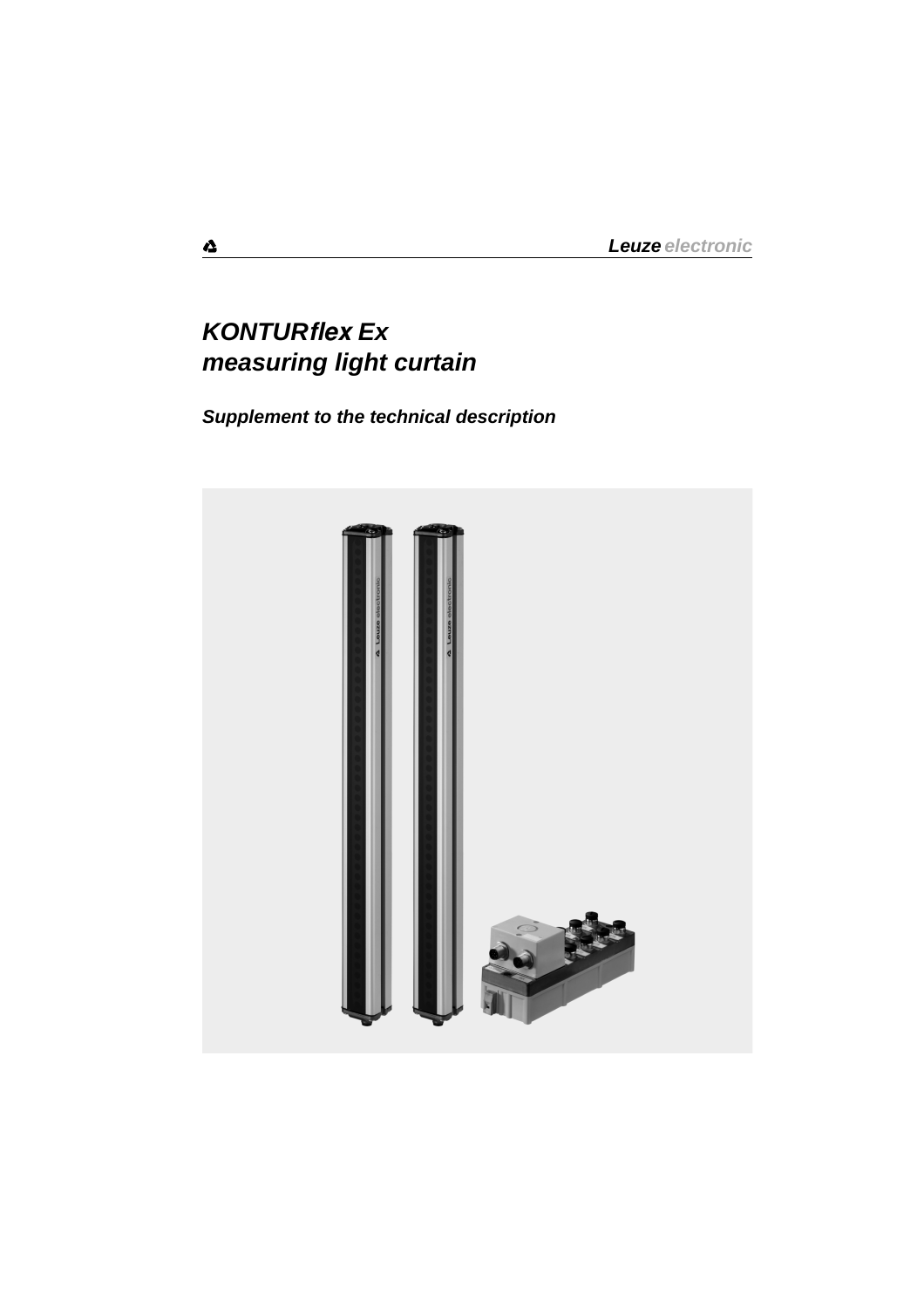© All rights reserved, especially the right of reproduction and translation. Copying or reproductions in any form require the written consent of Leuze electronic GmbH + Co. KG. Changes reflecting technical improvements may be made.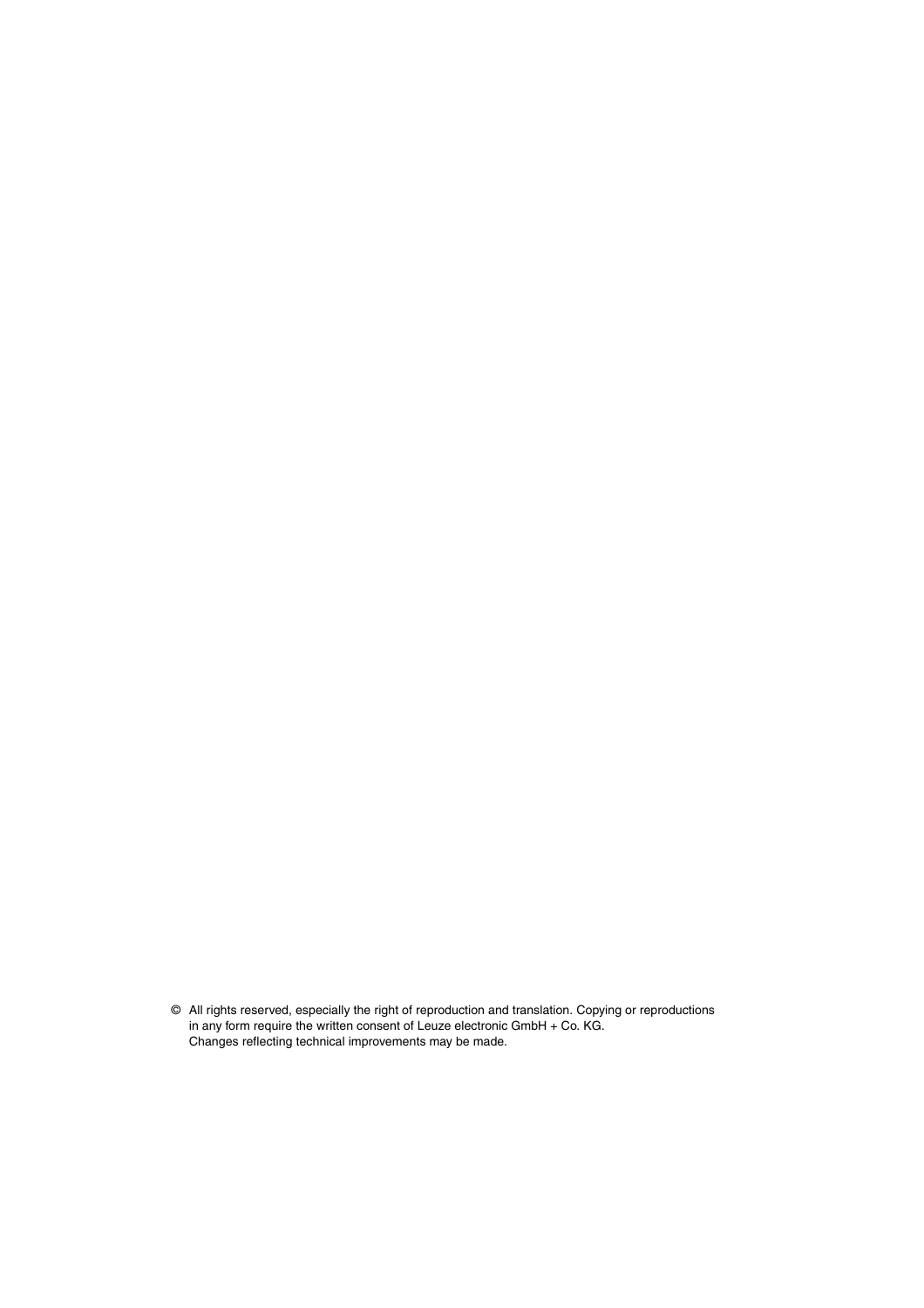| 1              |  |
|----------------|--|
| 1.1            |  |
| 1.2            |  |
| $\overline{2}$ |  |
| 2.1            |  |
| 2.2            |  |
| 2.3            |  |
| $\mathbf{3}$   |  |
| 3.1            |  |
| 3.2            |  |
| 4              |  |
| 5              |  |
| 6              |  |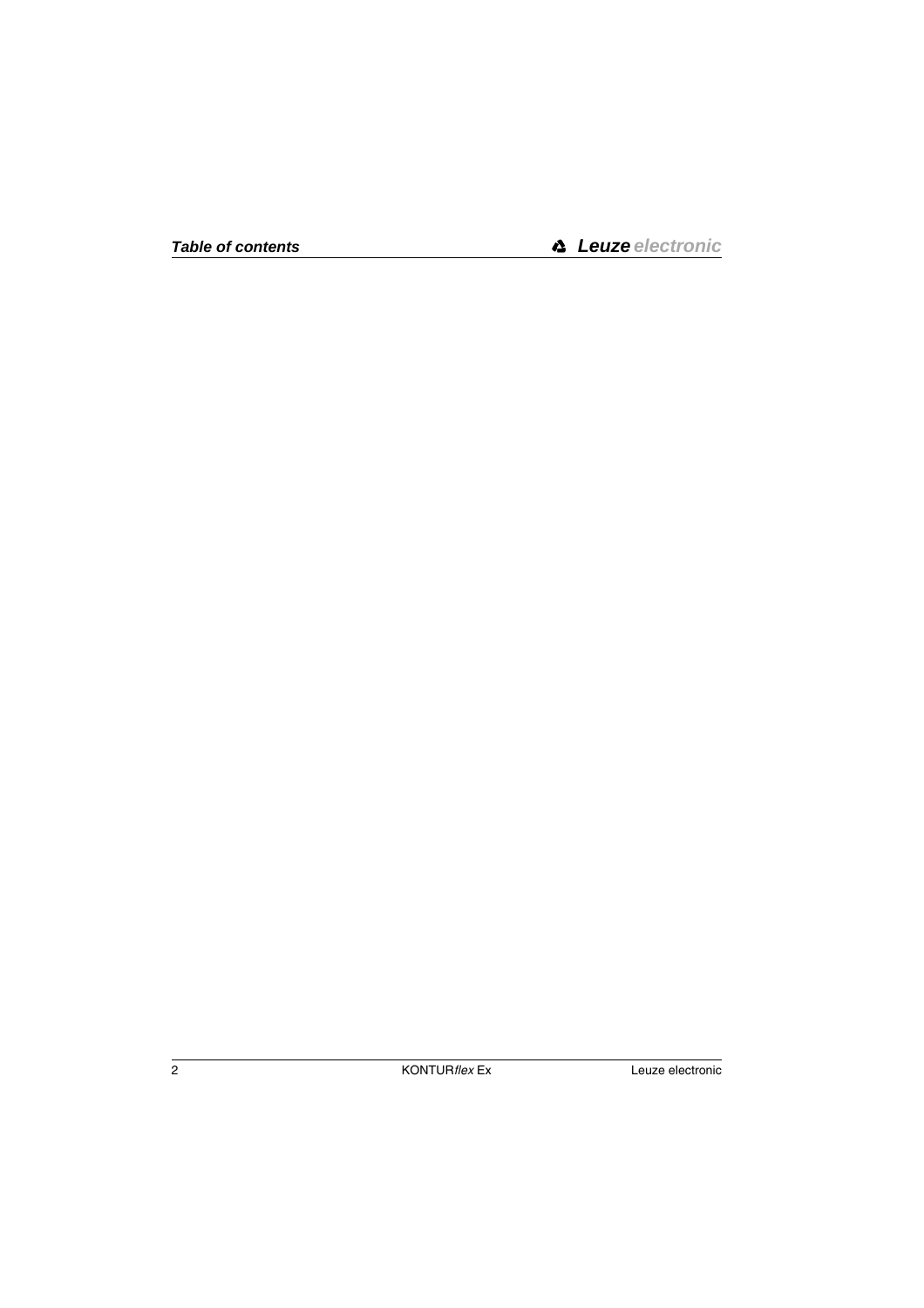## <span id="page-4-0"></span>*1 General information*

### <span id="page-4-1"></span>*1.1 About this technical description*

This technical description is a component of the delivery contents and is to be observed during commissioning, mounting, etc. as well. Listed here are the key changes and additions relevant to potentially explosive areas.

The notices regarding safety and operation in the Konturflex technical description remain valid.

## <span id="page-4-2"></span>*1.2 Explanation of symbols*

The symbols used in this technical description are explained below.



#### *Attention!*

*Observe passages marked with this symbol. Failure to heed this information may lead to injuries to personnel or damage to the equipment.*

## <span id="page-4-3"></span>*2 Safety notices*

## <span id="page-4-4"></span>*2.1 General safety notices*

Operation of the KONTUR*flex* EX in potentially explosive areas is also subject to the provisions of directive 1999/92 EC. In the European states, these have been formulated in corresponding national laws, for example the operating safety law ("BetrSichG") in the Federal Republic of Germany.



#### *Attention!*

*All assembly, installation and commissioning work must only be performed by appropriately qualified specialist personnel. It is imperative that the requirements in the KONTURflex technical description as well as those in this supplement and, in particular, building standards EN 60079-14 for gases or EN 50281-1-2 for dust be adhered to.*

*Leuze electronic GmbH + Co. KG is not liable for damages caused by improper use. Knowledge of this manual is an element of proper use.*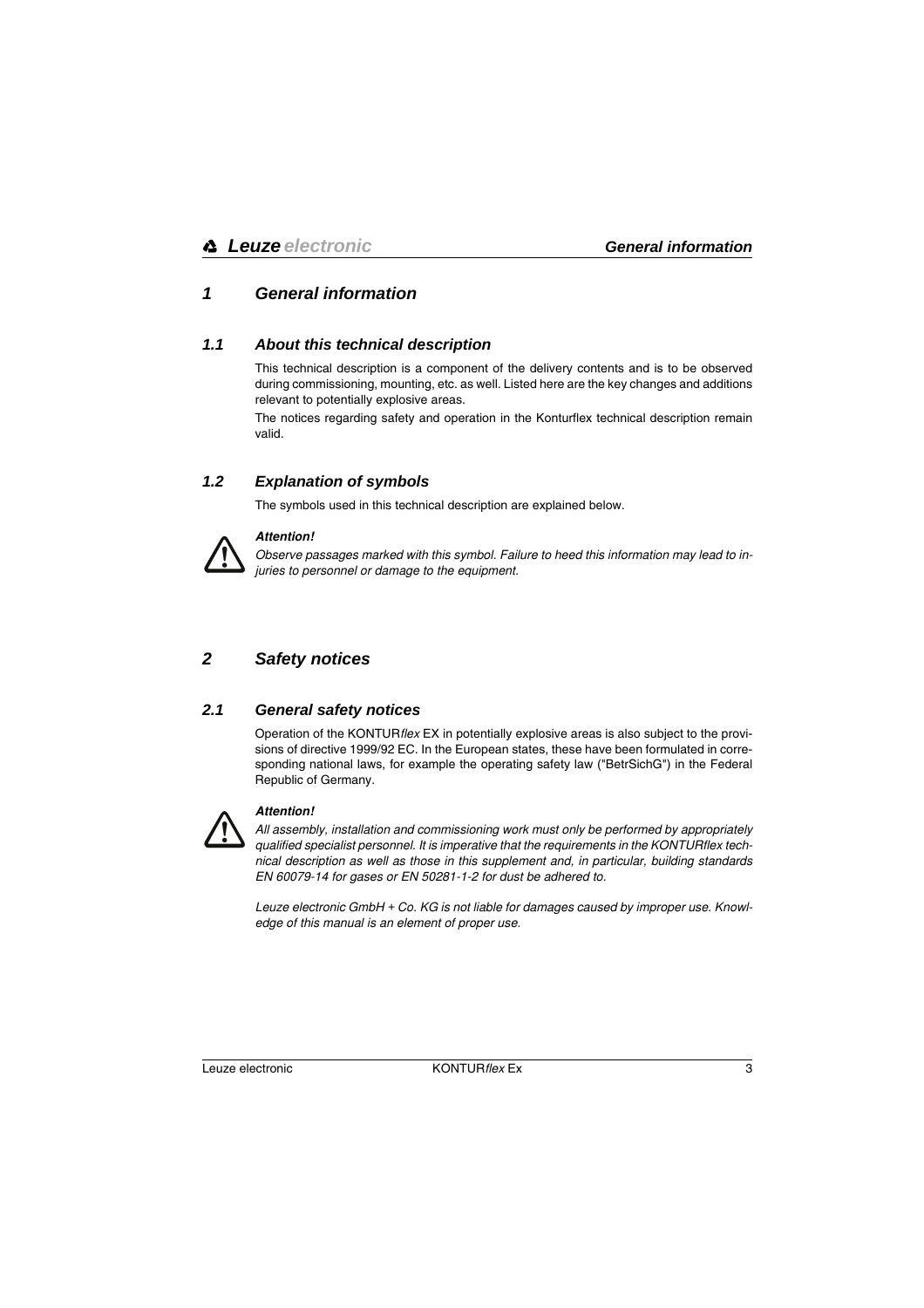## <span id="page-5-0"></span>*2.2 Intended use*

KONTURflex EX was developed in conformity with the provisions of EC directive 94/9/EC (Ex directive). It corresponds to Device Group II, Category 3 and is intended for use in potentially explosive areas of Zone 2 (gases) in accordance with EN50021 and Zone 22 (dust) in accordance with EN 50281-1-1. One exception to this is use in the case of "conductive dust". The technical data stated below, as indicated on the name plate, are applicable.

If used in dusty areas, note that the surface temperature of the KONTURflex EX may be as high as 135°C. Thus, its use in dusty atmospheres is permissible only if the dust can be ignited at far higher temperatures.

## <span id="page-5-1"></span>*2.3 Additional EX rating plate*

The rating plate shown here contains the details for use in potentially explosive areas and is affixed in addition to the standard rating plate. IP protection class IP54, which deviates from the standard rating plate, would still apply if the transmitter and/or receiver were to be damaged by impact in accordance with the requirements of EN 50014.

| Leuze electronic GmbH + Co. KG                                    |                                          |  |  |  |  |
|-------------------------------------------------------------------|------------------------------------------|--|--|--|--|
| In der Braike 1                                                   |                                          |  |  |  |  |
| 73277 Owen/Teck                                                   |                                          |  |  |  |  |
|                                                                   | Typ KONTURflex Kx xx xx EX, Baujahr 2006 |  |  |  |  |
| $C \in \mathbb{R}$   13 G                                         | $C \in \vert$ II 3 D                     |  |  |  |  |
| EEx nA II T4                                                      | T 135°C                                  |  |  |  |  |
| $0^{\circ}$ C $\leq$ Ta $\leq$ +55 $^{\circ}$ C                   |                                          |  |  |  |  |
| <b>IP 54</b>                                                      |                                          |  |  |  |  |
| Nicht unter Spannung trennen!<br>Do not disconnect under voltage! | Ne pas déconnecter sous tension!         |  |  |  |  |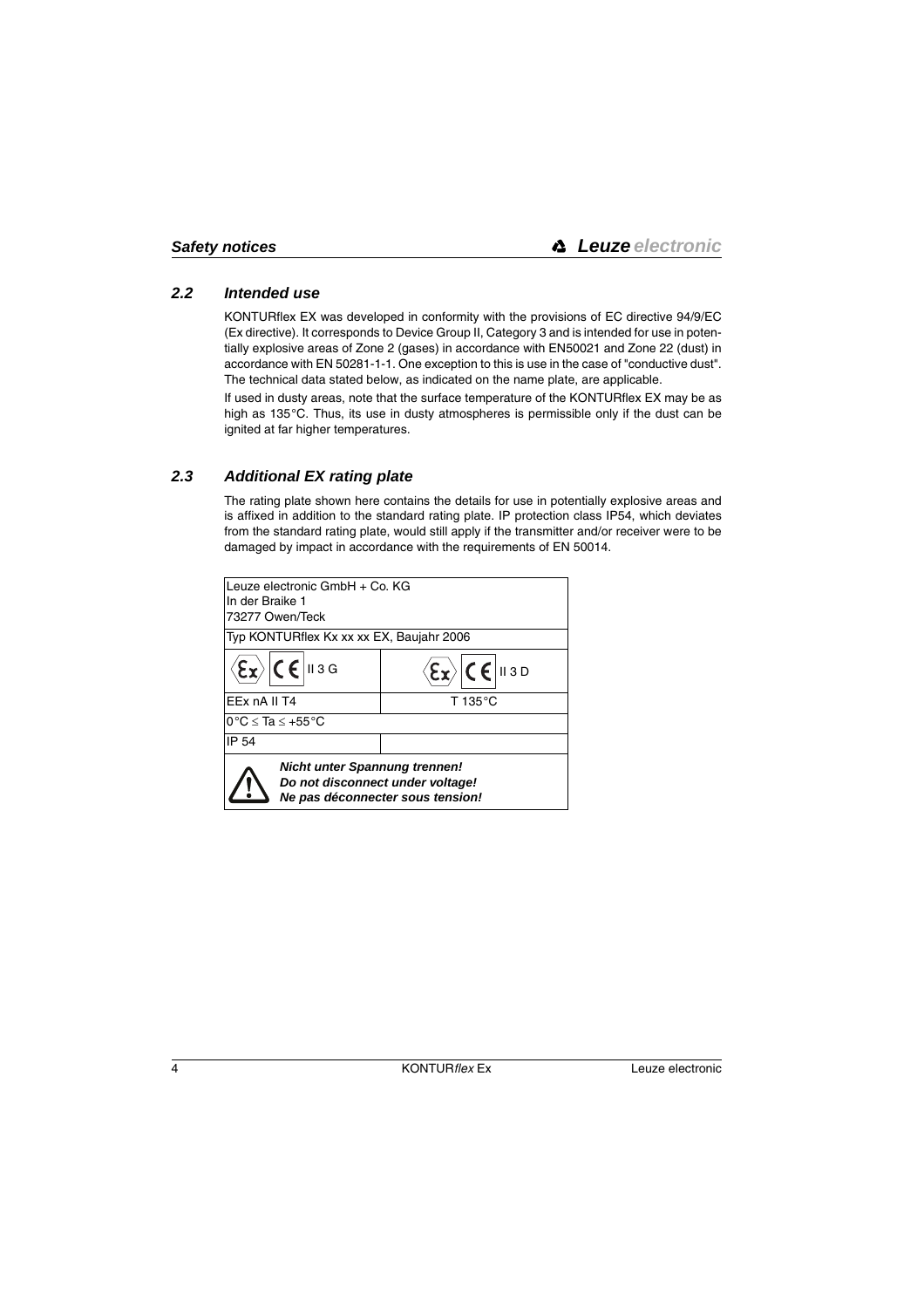## <span id="page-6-0"></span>*3 Mounting*

## <span id="page-6-1"></span>*3.1 Mounting in potentially explosive areas*

Mount and commission only during a process break. This means that the transmitter and the receiver must be completely mounted in accordance with the operating instructions before the process can restart. Note that the control device is not permitted for operation in potentially explosive areas and must, therefore, always be placed outside the potentially explosive area. The lines must be laid so that they cannot be damaged.

The light strips are mounted and installed in conformity with the operating instructions. The guard bracket, which protects the plugs against inadvertent removal while under voltage, must also be mounted. Secure the guard bracket with the provided screws. Under no circumstances may you use other screws, especially not slotted or cross-recessed screws.



#### *Do not disconnect under voltage!*

*Removing the plugs under live voltage may produce sparks and may lead to explosion of gases or dust in the potentially explosive area! Therefore, the plugs must only be disconnected after the power supply voltage has been disconnected and safeguarded against reconnection. Wait for at least 60 seconds after switching off.* 

## <span id="page-6-2"></span>*3.2 Warning signs*

When the devices are mounted, the "Do not disconnect under voltage" and "Clean front cover with moist cloth only" warnings must be easily legible on the transmitter and receiver.



*Nicht unter Spannung trennen! Do not disconnect under voltage! Ne pas déconnecter sous tension!* 



*Frontscheibe nur mit feuchtem Tuch reinigen! Clean front cover with moist cloth only! Ne nettoyez la vitre qu´ avec un chiffon humide!*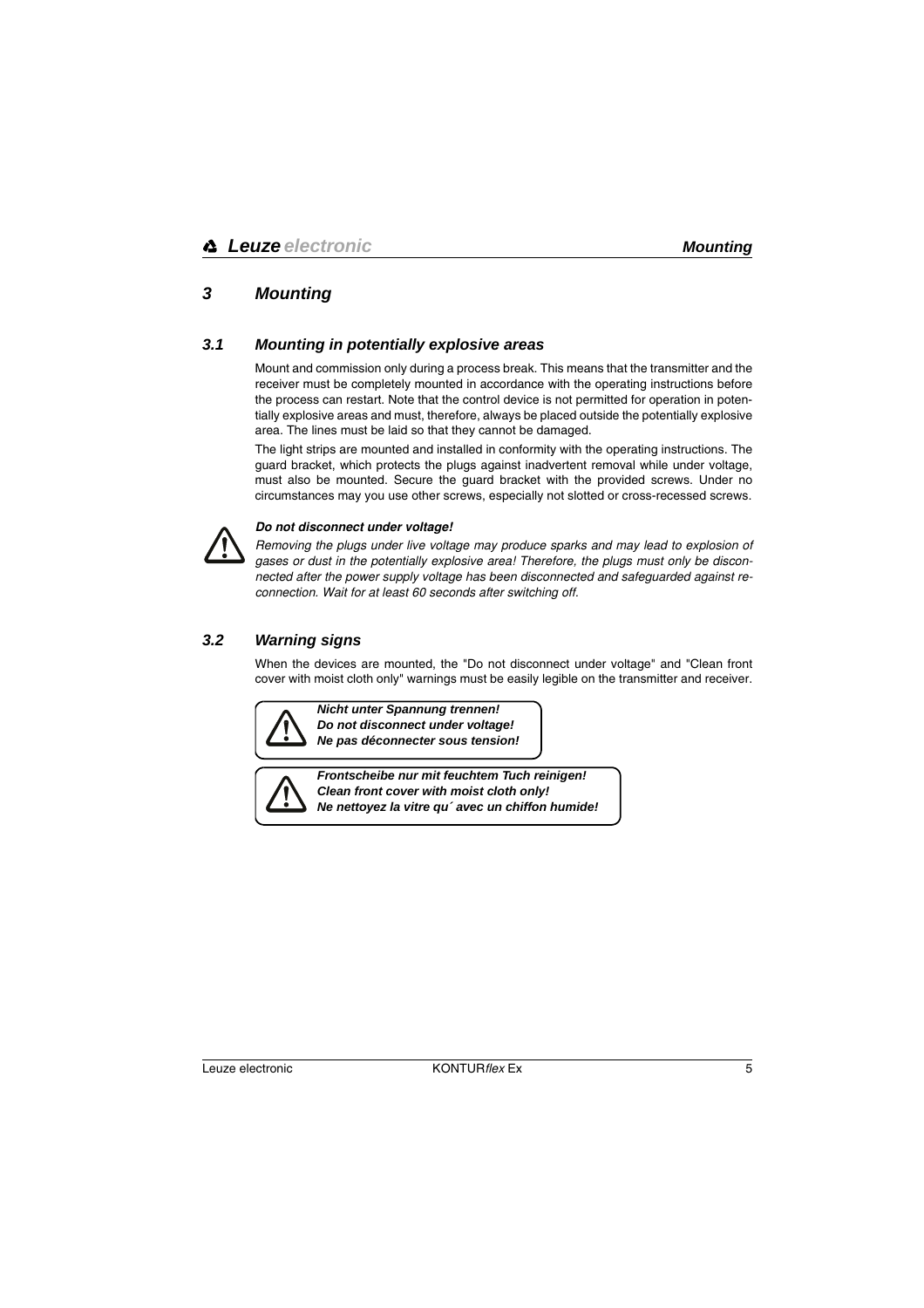## <span id="page-7-0"></span>*4 Maintenance*

The KONTURflex light curtain does not require maintenance. The device and the front covers must be cleaned at suitable intervals with moist cloths. Otherwise, the range might be reduced and impermissible thick dust deposits could form.



#### *Clean front cover with moist cloth only!*

*It is important to moisten cloths to prevent electric charging on the front covers! Electric charging may cause explosive gases or dust to ignite!* 

## <span id="page-7-1"></span>*5 Tests*

In the event of malfunctions, first visually check the connections and cables, but without touching them.



#### *Attention!*

*If, when performing a visual check, you discover damage to the devices, cables or connectors, you must not touch the damaged components! Instead, evacuate all persons present in the potentially explosive area and, outside of the potentially explosive area, switch off the supply voltage and safeguard it against reactivation. Only then may the devices be removed and examined further outside the potentially explosive area. To remove the devices, use approved tools which do not cause sparks to form.*

If necessary, contact our hotline.

Under no circumstances is it permissible to open the devices. In this case, your claims against the manufacturer will be rendered null and void. The user is liable for resulting damage.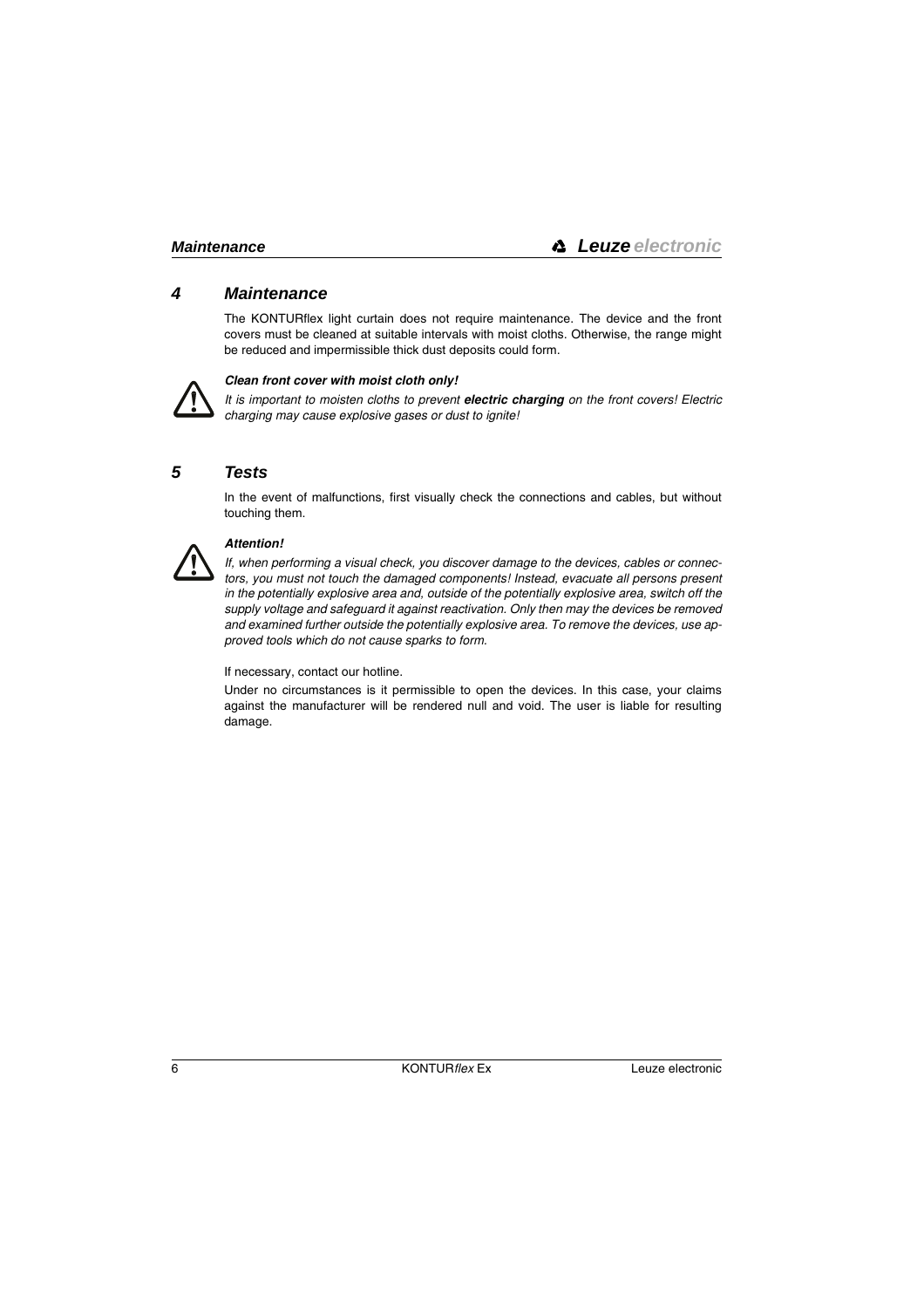#### <span id="page-8-0"></span> $6\phantom{a}$ **Declaration of Conformity**

|                                                                                                                                                  |                                                                                                                                                                                                                                                                                             | <b>Leuze electronic</b>                                                                                                                                                                                                                                                                                                |
|--------------------------------------------------------------------------------------------------------------------------------------------------|---------------------------------------------------------------------------------------------------------------------------------------------------------------------------------------------------------------------------------------------------------------------------------------------|------------------------------------------------------------------------------------------------------------------------------------------------------------------------------------------------------------------------------------------------------------------------------------------------------------------------|
| EG-Konformitätserklärung                                                                                                                         |                                                                                                                                                                                                                                                                                             | <b>EC Declaration of Conformity</b>                                                                                                                                                                                                                                                                                    |
| Name des Herstellers:                                                                                                                            |                                                                                                                                                                                                                                                                                             | Name of the manufacturer                                                                                                                                                                                                                                                                                               |
|                                                                                                                                                  |                                                                                                                                                                                                                                                                                             | Leuze electronic GmbH+Co KG.                                                                                                                                                                                                                                                                                           |
| Anschrift:                                                                                                                                       |                                                                                                                                                                                                                                                                                             | Address:                                                                                                                                                                                                                                                                                                               |
|                                                                                                                                                  | In der Braike 1                                                                                                                                                                                                                                                                             | D-73277 Owen/ Teck                                                                                                                                                                                                                                                                                                     |
| Artikel:                                                                                                                                         | erklärt unter alleiniger Verantwortung, dass der                                                                                                                                                                                                                                            | declares under sole responsibility that the equip-<br>ment :                                                                                                                                                                                                                                                           |
| Artikelbeschreibung:                                                                                                                             |                                                                                                                                                                                                                                                                                             | Equipment description:                                                                                                                                                                                                                                                                                                 |
| <b>Messender Lichtvorhang</b>                                                                                                                    |                                                                                                                                                                                                                                                                                             | <b>Measuring Light Curtain</b>                                                                                                                                                                                                                                                                                         |
| Typenbezeichnung / Bestellnummer:                                                                                                                |                                                                                                                                                                                                                                                                                             | Type designation / Order number :                                                                                                                                                                                                                                                                                      |
| <b>KONTUR flex Ex</b>                                                                                                                            |                                                                                                                                                                                                                                                                                             | KT 10-XXXX ex; KR 10-XXXX ex<br>KT 20-XXXX ex; KR 20-XXXX ex<br>KT 40-xxxx ex; KR 40-xxxx ex                                                                                                                                                                                                                           |
| Kennzeichnung Gas / Staub:                                                                                                                       |                                                                                                                                                                                                                                                                                             | Marking for gas / dust :                                                                                                                                                                                                                                                                                               |
|                                                                                                                                                  |                                                                                                                                                                                                                                                                                             | $\langle x \rangle$ II 3G EEX NA II T4 / $\langle x \rangle$ II 3D IP54 T135°C                                                                                                                                                                                                                                         |
| explosionsgefährdeten Bereichen erfüllt.                                                                                                         | folgenden Richtlinien entspricht und bei bestim-<br>mungsgemäßer Verwendung und Beachtung der<br>Betriebsanleitung die grundlegenden Sicherheits-<br>und Gesundheitsanforderungen für die Konzeption<br>und den Bau von Geräten und Schutzsystemen in                                       | conforms to the following directives and standards.<br>When used as intended and in accordance with the<br>operating manual it complies with the Essential<br>Health and Safety Requirements relating to the de-<br>sign and construction of equipment and protective<br>systems in potentially explosive atmospheres. |
| Richtlinien/ Directives :                                                                                                                        |                                                                                                                                                                                                                                                                                             | Normen/ Standards :                                                                                                                                                                                                                                                                                                    |
| 94/9/EG                                                                                                                                          |                                                                                                                                                                                                                                                                                             | EN 1127-1: 1997-10<br>EN 50014: 1997+A1+A2<br>EN 50021: 2000-02<br>EN 50281-1-1: 1998+A1: 2002                                                                                                                                                                                                                         |
| 89/336/EWG                                                                                                                                       |                                                                                                                                                                                                                                                                                             | EN 60825-1: 1994+A1+A2                                                                                                                                                                                                                                                                                                 |
|                                                                                                                                                  |                                                                                                                                                                                                                                                                                             | EN 60204-1: 1998-11                                                                                                                                                                                                                                                                                                    |
| Oualitätssicherung Produktion:                                                                                                                   |                                                                                                                                                                                                                                                                                             | Production Quality Assessment :                                                                                                                                                                                                                                                                                        |
|                                                                                                                                                  |                                                                                                                                                                                                                                                                                             | DMT 02 ATEX ZQS/ E 166                                                                                                                                                                                                                                                                                                 |
|                                                                                                                                                  |                                                                                                                                                                                                                                                                                             | Owen, den 11.9.06                                                                                                                                                                                                                                                                                                      |
|                                                                                                                                                  |                                                                                                                                                                                                                                                                                             |                                                                                                                                                                                                                                                                                                                        |
|                                                                                                                                                  |                                                                                                                                                                                                                                                                                             | Michael Heyne (Goschaftsführer/ General Manager)                                                                                                                                                                                                                                                                       |
|                                                                                                                                                  |                                                                                                                                                                                                                                                                                             |                                                                                                                                                                                                                                                                                                                        |
| Leuze electronic GmbH + Co. KG<br>buse Braike 1<br>In der Braike 1<br>D-73277 Owen-Teck<br>Telefax (0 70 21) 57 30<br>Telefax (0 70 21) 57 31 99 | Die Geselschaft ist eine Kommandtgesellschaft<br>ure uneventurates enter numitandigesetescham<br>Imit Sitz in Owen. Registergericht Kirchheim-Teck, HRA 712<br>Pessänitch haltende Gesetlachsterin ist de<br>Registergericht Krichheim-Teck, HRB 550<br>Geschäftsführer: Michael Heyne (Spr |                                                                                                                                                                                                                                                                                                                        |